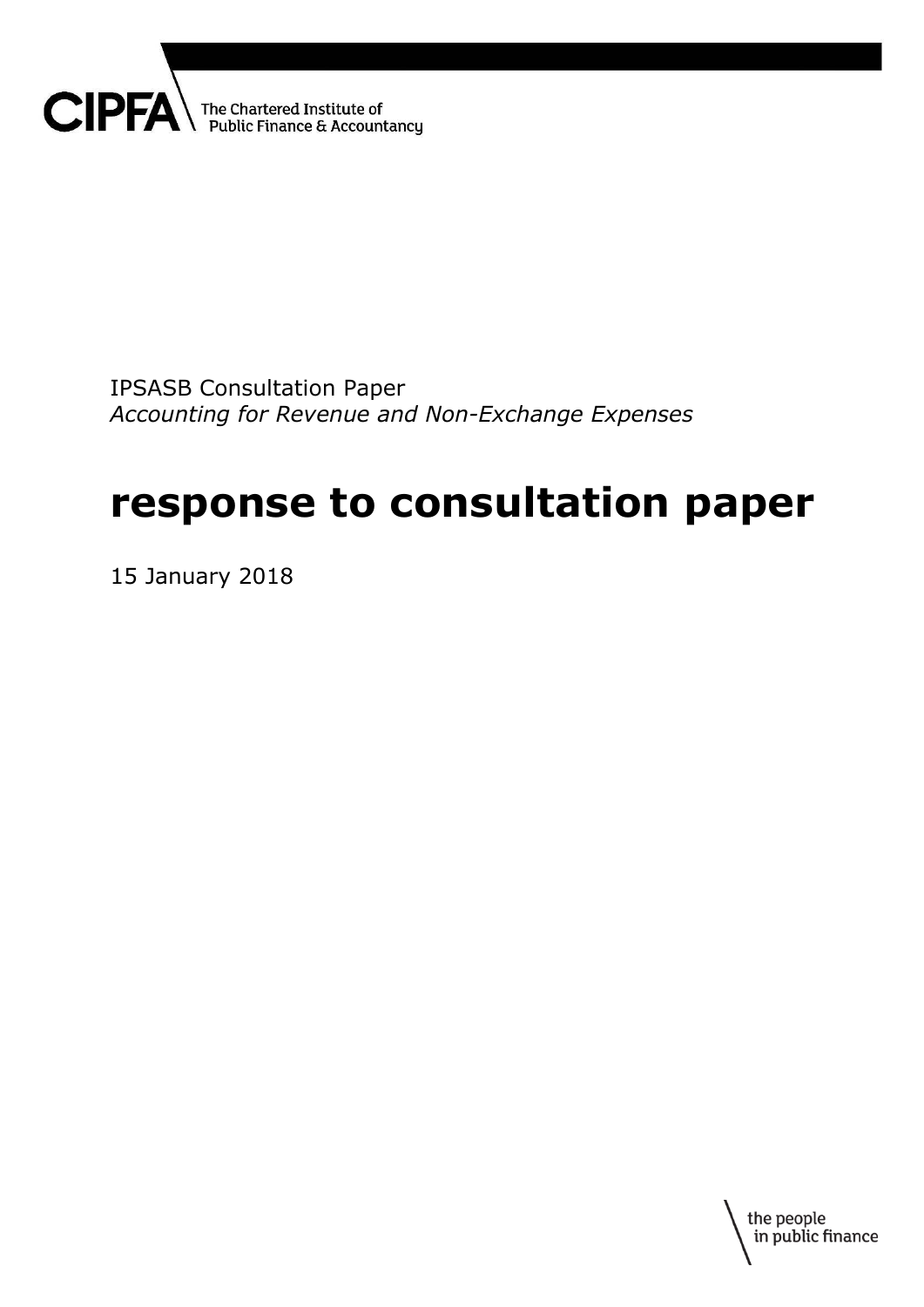CIPFA, the Chartered Institute of Public Finance and Accountancy, is the professional body for people in public finance. Our 14,000 members work throughout the public services, in national audit agencies, in major accountancy firms, and in other bodies where public money needs to be effectively and efficiently managed.

As the world's only professional accountancy body to specialise in public services, CIPFA's portfolio of qualifications are the foundation for a career in public finance. They include the benchmark professional qualification for public sector accountants as well as a postgraduate diploma for people already working in leadership positions. They are taught by our in-house CIPFA Education and Training Centre as well as other places of learning around the world.

We also champion high performance in public services, translating our experience and insight into clear advice and practical services. They include information and guidance, courses and conferences, property and asset management solutions, consultancy and interim people for a range of public sector clients.

Globally, CIPFA shows the way in public finance by standing up for sound public financial management and good governance. We work with donors, partner governments, accountancy bodies and the public sector around the world to advance public finance and support better public services.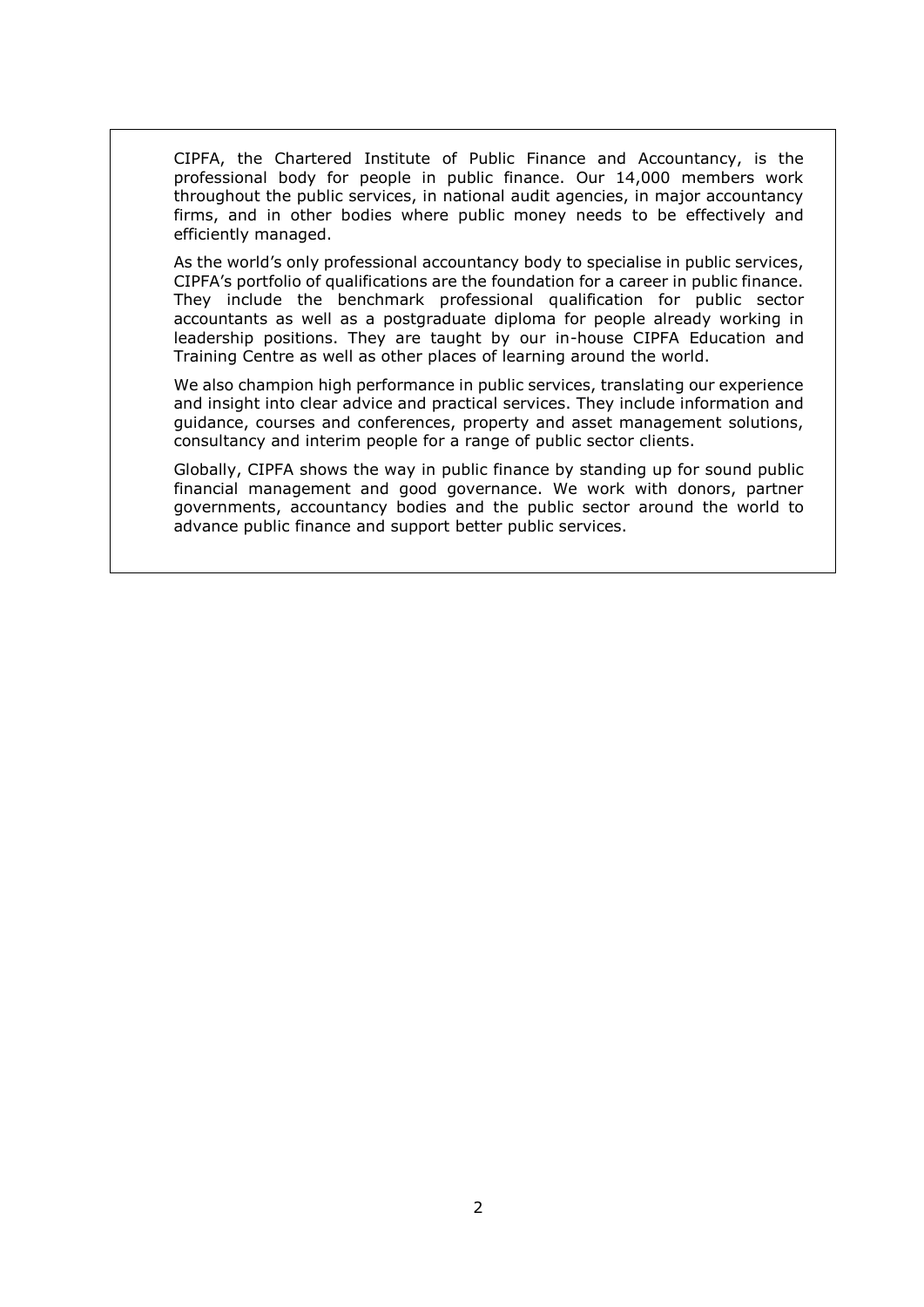Our ref: Responses/ SC0242 181215

International Public Sector Accounting Standards Board International Federation of Accountants 277 Wellington Street, 4th Floor Toronto Ontario M5V 3H2 CANADA Submitted electronically

January 2018

Dear IPSASB secretariat

#### **IPSASB Consultation Paper**  *Accounting for Revenue and Non-Exchange Expenses*

CIPFA is pleased to present its comments on this Consultation Paper, which has been reviewed by CIPFA's Accounting and Auditing Standards Panel.

Revenue reporting is a key area for the public sector, whether reflecting commercial imperatives, or the distinctive non-exchange aspect of public services transactions. We also agree that there is a pressing need to fill the gap in the current IPSASB literature on accounting for non-exchange expenses.

CIPFA particularly welcomes IPSASB's engagement with IFRS 15, both as a means of maintaining alignment with private sector best practice when appropriate, and as an opportunity to review existing approaches to public sector reporting. And while we remain of the view that the exchange/non-exchange distinction is fundamentally important to the theory underlying public sector financial reporting, we are very interested in the approaches in this Consultation Paper. Especially those which, rather than trying to more precisely delineate the various combinations of exchange and non-exchange, focus on other aspects of the arrangements.

### **Response to Specific Matters for Comment**

Responses to the SMCs are attached as an Annex.

I hope this is a helpful contribution to IPSASB's work in this area. If you have any questions about this response, please contact Steven Cain (e: steven.cain@cipfa.org, t: +44(0)20 7543 5794).

Yours sincerely

Don Peebles

Head of CIPFA Policy & Technical 77 Mansell Street London E1 8AN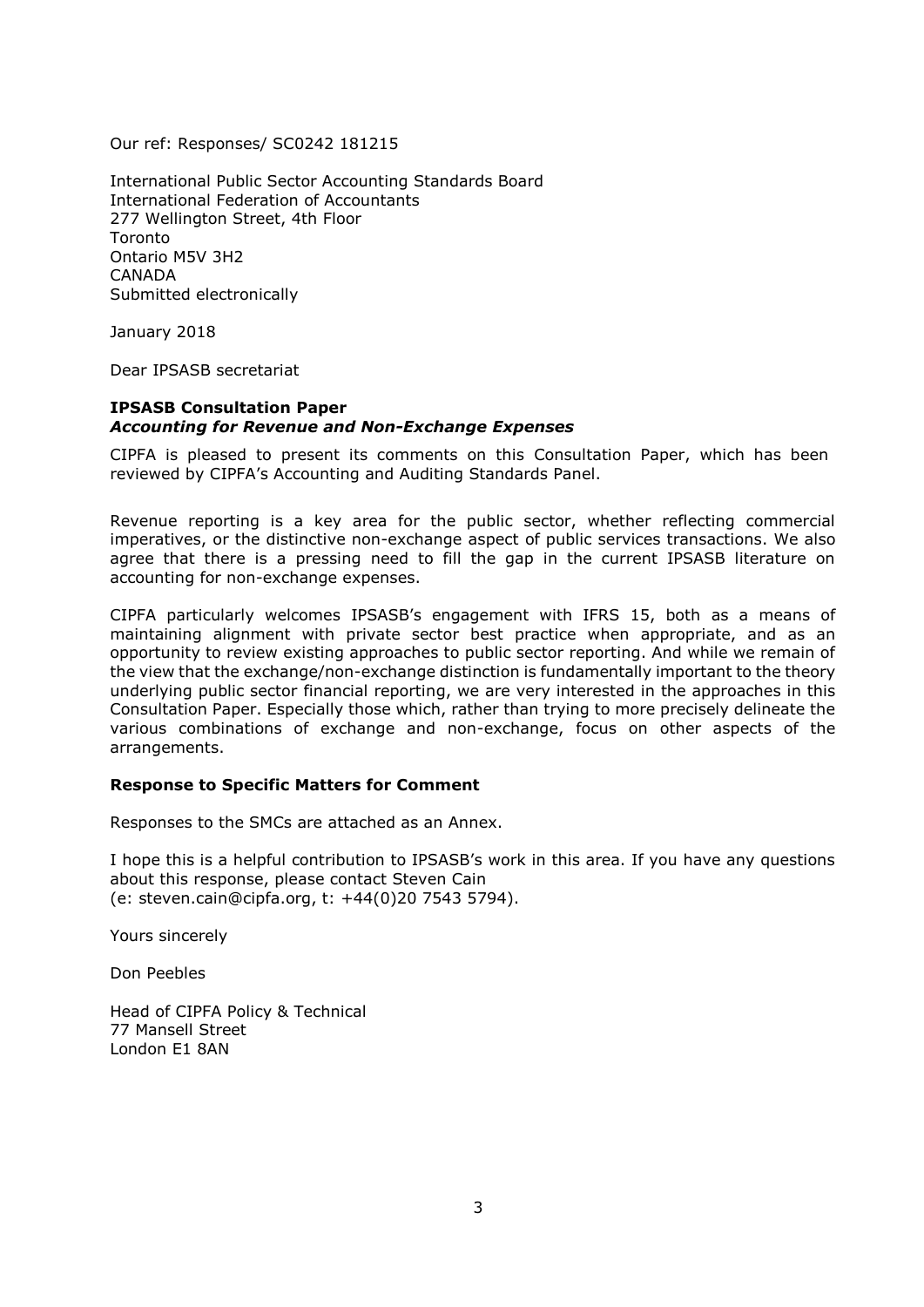# **CIPFA RESPONSES TO ITEMS RAISED IN THE REQUEST FOR COMMENTS**

## **Preliminary View 1 (following paragraph 3.8)**

The IPSASB considers that it is appropriate to replace IPSAS 9, Revenue from Exchange Transactions, and IPSAS 11, Construction Contracts with an IPSAS primarily based on IFRS 15, Revenue from Contracts with Customers. Such an IPSAS will address Category C transactions that:

(a) Involve the delivery of promised goods or services to customers as defined in IFRS 15; and

(b) Arise from a contract (or equivalent binding arrangement) with a customer which establishes performance obligations.

Do you agree with the IPSASB's Preliminary View 1? If not, please give your reasons

CIPFA agrees with IPSASB's Preliminary View 1.

We support straightforward convergence between IFRS and IPSAS for transactions with no specifically non-commercial features, including cases which arise from binding arrangements other than contracts.

### **Preliminary View 2 (following paragraph 3.9)**

Because Category A revenue transactions do not contain any performance obligations or stipulations, the IPSASB considers that these transactions will need to be addressed in an updated IPSAS 23.

Do you agree with the IPSASB's Preliminary View 2? If not, please give your reasons.

CIPFA agrees with IPSASB's Preliminary View 2.

Category A comprises transactions which are straightforwardly non-exchange, to which the original IPSAS 23 applies without controversy.

For these transactions, an updated IPSAS 23 seems appropriate.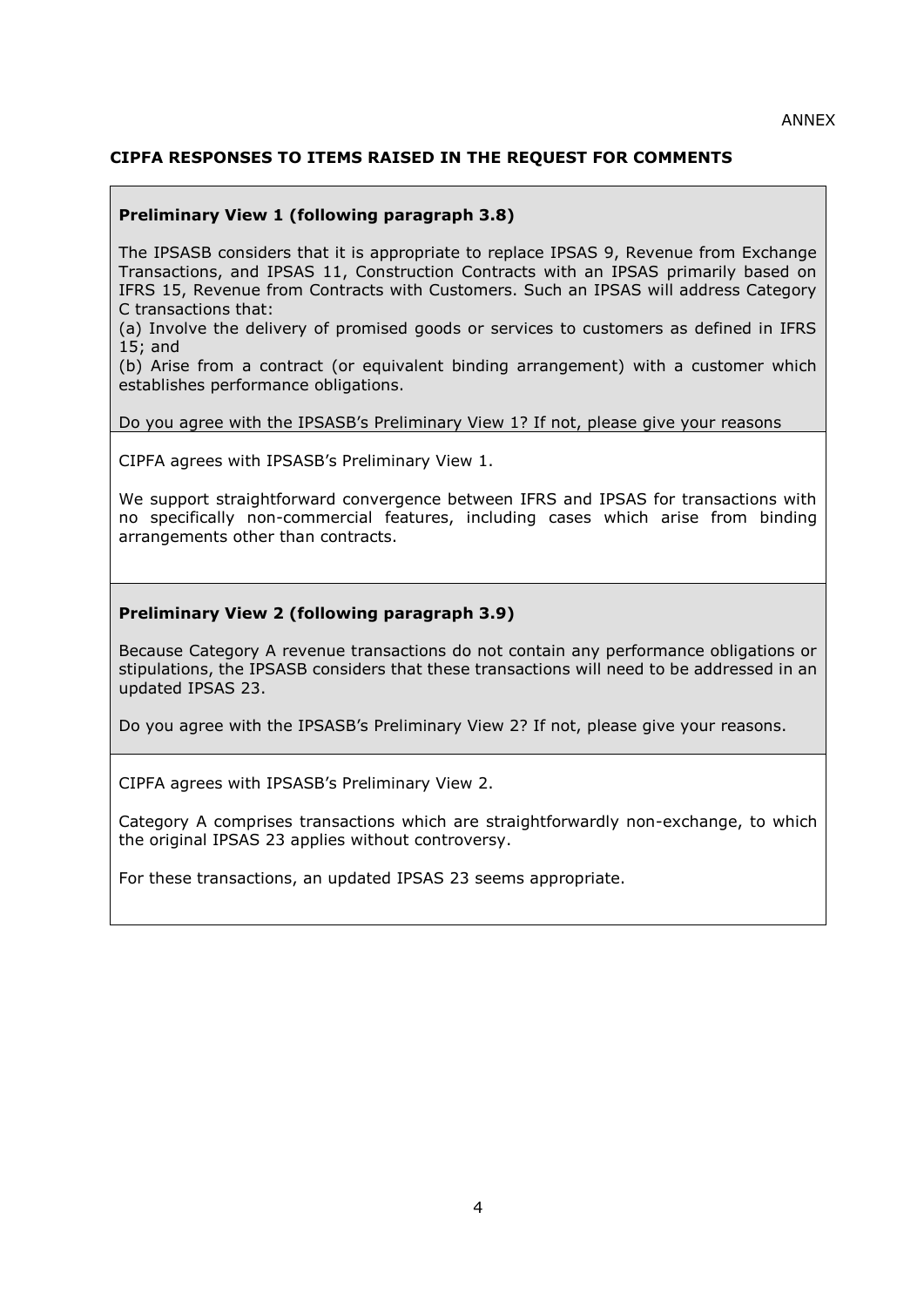## **Specific Matter for Comment 1 (following paragraph 3.10)**

Please provide details of the issues that you have encountered in applying IPSAS 23, together with an indication of the additional guidance you believe is needed in an updated IPSAS 23 for:

- (a) Social contributions; and/or
- (b) Taxes with long collection periods.

If you believe that there are further areas where the IPSASB should consider providing further guidance in an updated IPSAS 23, please identify these and provide details of the issues that you have encountered together with an indication of the additional guidance you believe is needed.

Public sector reporting in the UK does not directly follow IPSAS, but the accounting treatment of taxes, including national insurance contributions, is similar to that set out in IPSAS 23. The UK has experienced no issues in accounting for social contributions.

We acknowledge that accounting for taxes with long collection periods can be complex and the amounts recognised will often be estimates of the amounts receivable. Accountants need to work with others in determining an appropriate methodology to obtain those estimates.

### **Preliminary View 3 (following paragraph 4.64)**

The IPSASB considers that Category B transactions should be accounted for using the Public Sector Performance Obligation Approach.

Do you agree with the IPSASB's Preliminary View 3? If not, please give your reasons.

CIPFA agrees with IPSASB's Preliminary View 3.

That is, Category B transactions should be accounted for using Approach 2 as described from para 4.25-4.58.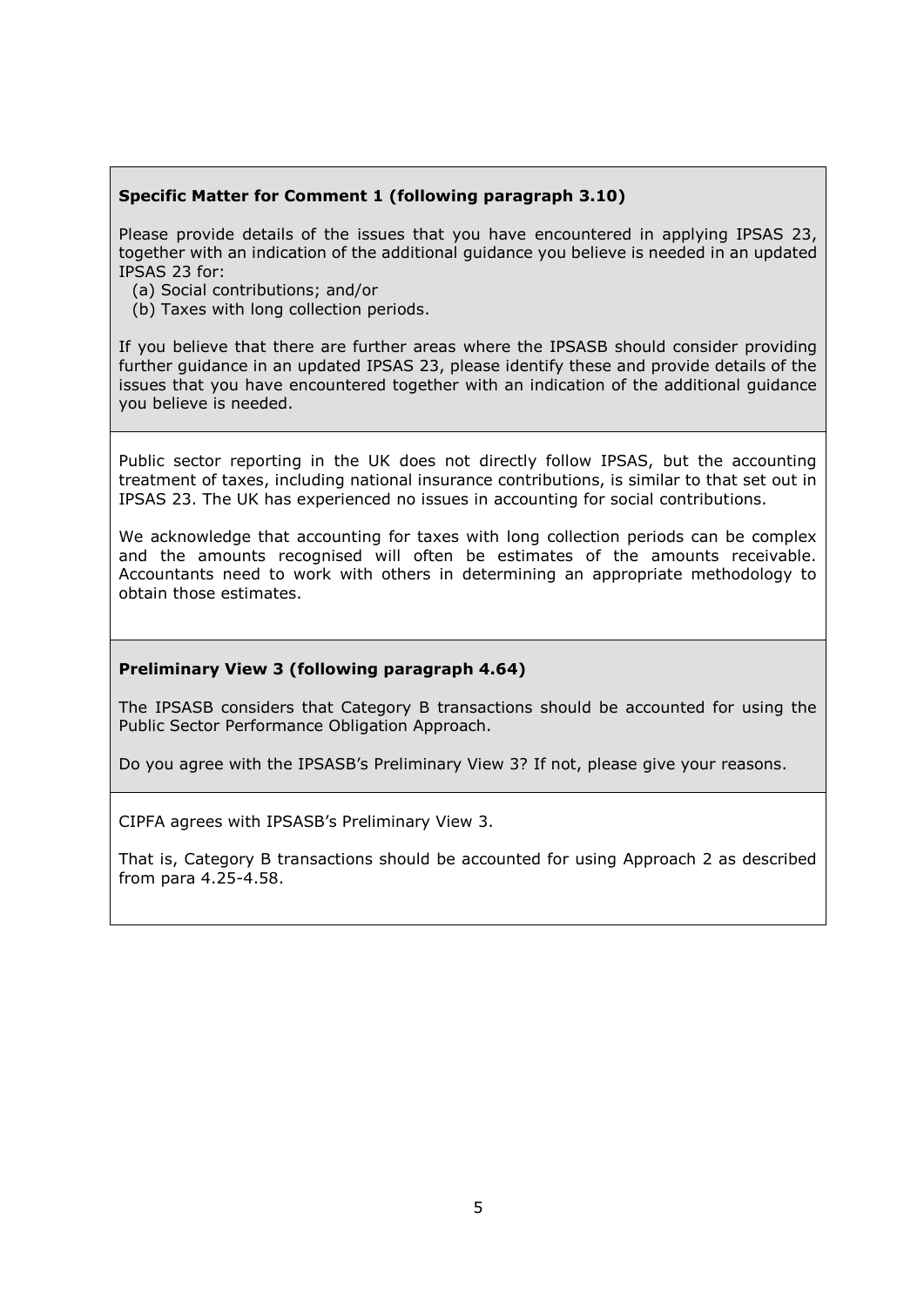## **Specific Matter for Comment 2 (following paragraph 4.64)**

The IPSASB has proposed broadening the requirements in the IFRS 15 five-step approach to facilitate applying a performance obligation approach to Category B transactions for the public sector. These five steps are as follows:

- Step 1 Identify the binding arrangement (paragraphs 4.29 4.35);
- Step 2 Identify the performance obligation (paragraphs 4.36 4.46);

Step 3 – Determine the consideration (paragraphs 4.47 – 4.50);

Step 4 – Allocate the consideration (paragraphs 4.51 – 4.54); and

Step 5 – Recognize revenue (paragraphs 4.55 – 4.58).

Do you agree with the proposals on how each of the IFRS 15 five-steps could be broadened?

If not, please explain your reasons.

In line with our agreement with Preliminary View 3, CIPFA agrees with these specific aspects of Approach 2.

These broadened requirements seem to be natural counterparts to the IFRS 15 five step approach when considered in the broader context of both contractual obligation and binding arrangements.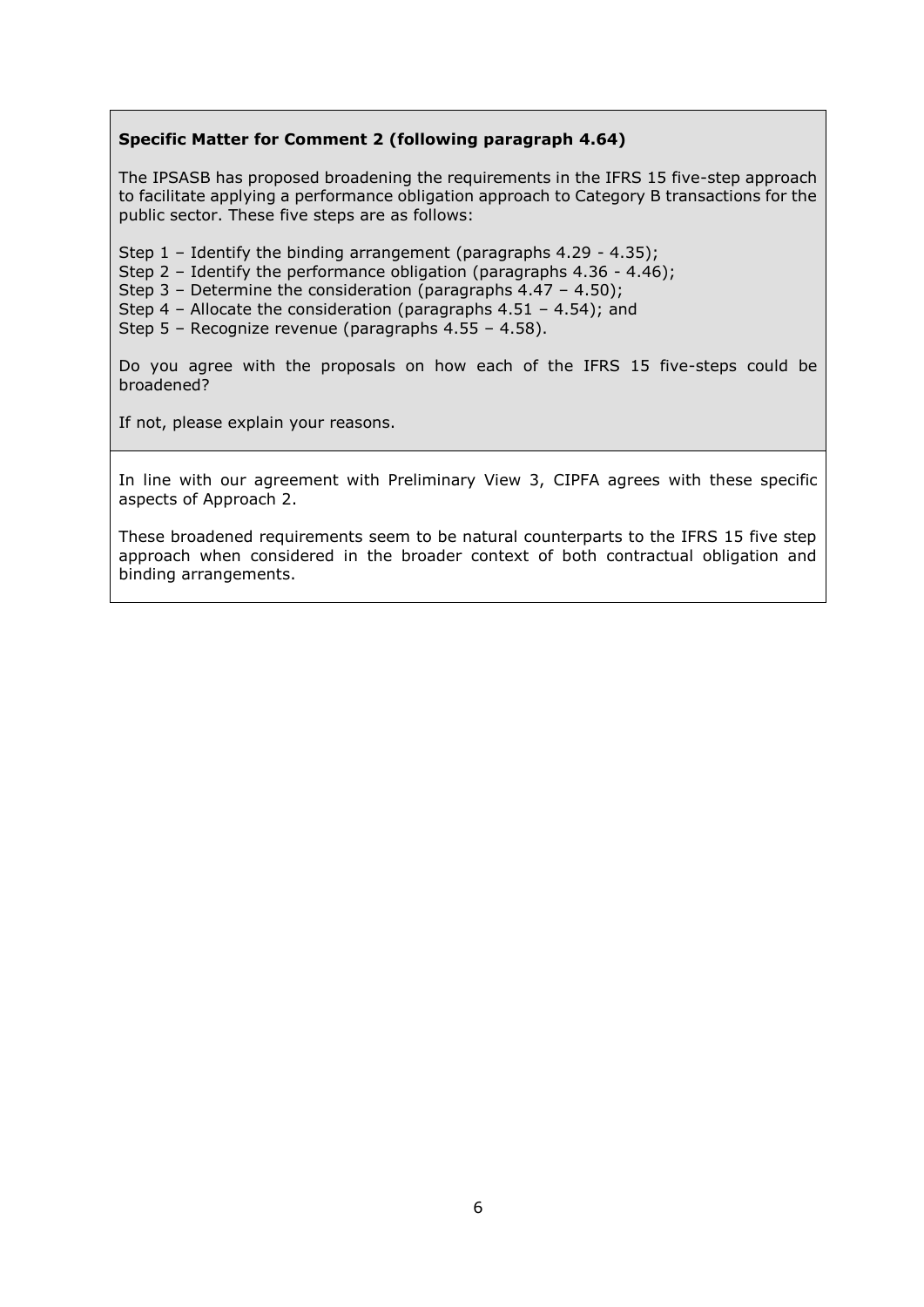# **Specific Matter for Comment 3 (following paragraph 4.64)**

If the IPSASB were to implement Approach 1 and update IPSAS 23 for Category B transactions, which option do you favor for modifying IPSAS 23 for transactions with time requirements (but no other stipulations):

- (a) Option (b) Require enhanced display/disclosure;
- (b) Option (c) Classify time requirements as a condition;
- (c) Option (d) Classify transfers with time requirements as other obligations; or
- (d) Option (e) Recognize transfers with time requirements in net assets/equity and recycle through the statement of financial performance.

Please explain your reasons.

Per our response to Preliminary View 3, and Specific Matters for Comment 1 and 2, CIPFA supports Approach 2. However, if IPSASB were to implement Approach 1, then our view on the best approach depends on the extent of review of the current requirements in IPSAS 23 generally, including stipulations which are not time requirements.

If IPSAS 23 is otherwise left basically unchanged, then we suggest that the best approach would be (d) Option (e) - Recognize transfers with time requirements in net assets/equity and recycle through the statement of financial performance.

As noted in the Consultation Paper, this maintains consistency with the conceptual framework. However, in contrast with (a) Option (b) it does offer a way to track the effect of time requirements through the main financial statements. Having said this, whether or not this is superior will depend on the specific implementation – while we are hopeful that this could be done in a way that addresses the concerns of some preparers and users of GPFS, we do not have fully developed thoughts on this. And as noted above, CIPFA supports Approach 2.

If IPSAS 23 is subject to more general review, other approaches might be possible. When developing IPSAS 23, IPSASB were concerned that preparers might recognise liabilities in respect of restrictions with no substance or which are not effective. As a consequence of mitigating this risk, the class of liabilities recognised under IPSAS 23 may be narrower than those which would be recognised from a purely conceptual perspective.

The issue of how to account for time requirements – be they related to the receipt of a grant or transfer in advance of the period for which its use is intended, or to a grant or transfer that covers more than one year – is of significant concern across many jurisdictions, including the UK. The issue needs to be resolved, and we suggest that this might need to be considered in the light of a fuller discussion of substance over form. Insofar as IPSAS 23 discusses substance over form, this is only to reduce the situations where a liability is recognised. There is no consideration of substance over form in circumstances where restrictions taken together with other factors may give rise to a non legally binding obligation (or constructive obligation using the terminology of IPSAS 19 and 23). Some stakeholders also challenge paragraph 19 of IPSAS 23, which suggests that a restriction (ie a stipulation without a return obligation) does not result in a binding obligation, unless and until enforcement action has been taken and/or a legal penalty has been incurred.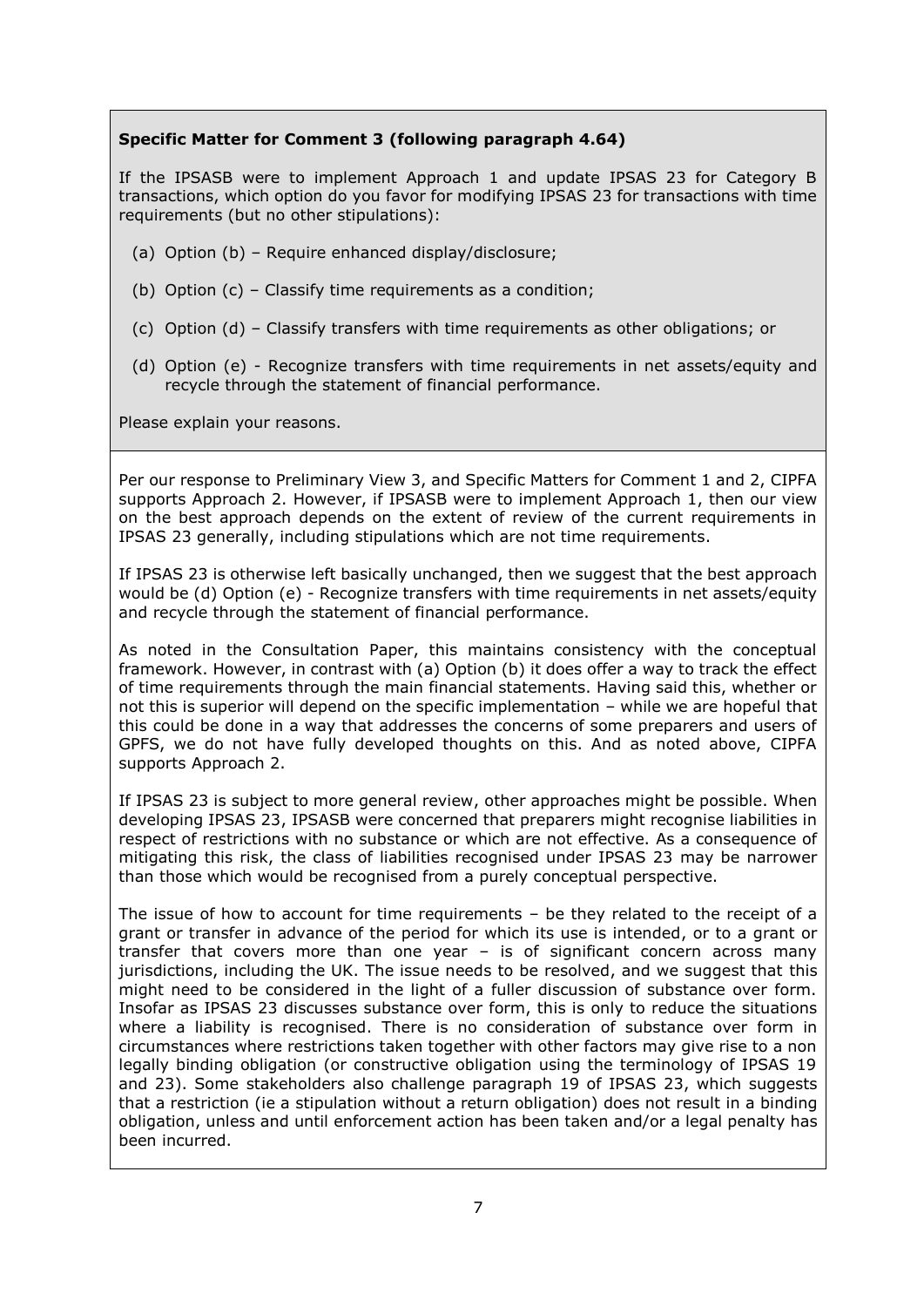If a revised IPSAS 23 approach is developed which mitigates the risk of over-recognition while recognising more performance obligations when these are effective, then we would expect this to improve the treatment of some stipulations which combine time requirements with other factors. Whether they would provide a basis for improving the treatment of stipulations which reflect *only* time requirements is more difficult to assess.

#### **Specific Matter for Comment 4 (following paragraph 4.64)**

Do you consider that the option that you have identified in SMC 3 should be used in combination with Approach 1 Option (a) – Provide additional guidance on making the exchange/non-exchange distinction?

- (a) Yes
- (b) No

Please explain your reasons.

Per our response to Preliminary View 3, and Specific Matters for Comment 1 and 2, CIPFA supports Approach 2. One of the advantages of Approach 2 for Category B is that it does not require a sharp distinction to be made between exchange and non-exchange.

However, if IPSASB were to implement Approach 1 for Category B, this issue may need to be addressed. This will depend on the specific changes made to IPSAS 23.

In particular it is not clear to us that cases where there are time requirements are the only ones where making the distinction is difficult and matters to the accounting treatment. Nor is it clear to us that adopting any of Approach 1 Option (b) to Approach 1 Option (e) will obviate the need for this distinction to be addressed.

Unless the IPSASB is able to show that the need for guidance is very substantially diminished by changes made to IPSAS 23, CIPFA considers that the concerns raised by stakeholders would warrant additional guidance.

CIPFA's answer to SMC4 is therefore (a) Yes

### **Preliminary View 4 (following paragraph 5.5)**

The IPSASB considers that accounting for capital grants should be explicitly addressed within IPSAS.

Do you agree with the IPSASB's Preliminary View 4? If not please give your reasons.

CIPFA agrees with IPSASB's Preliminary View 4.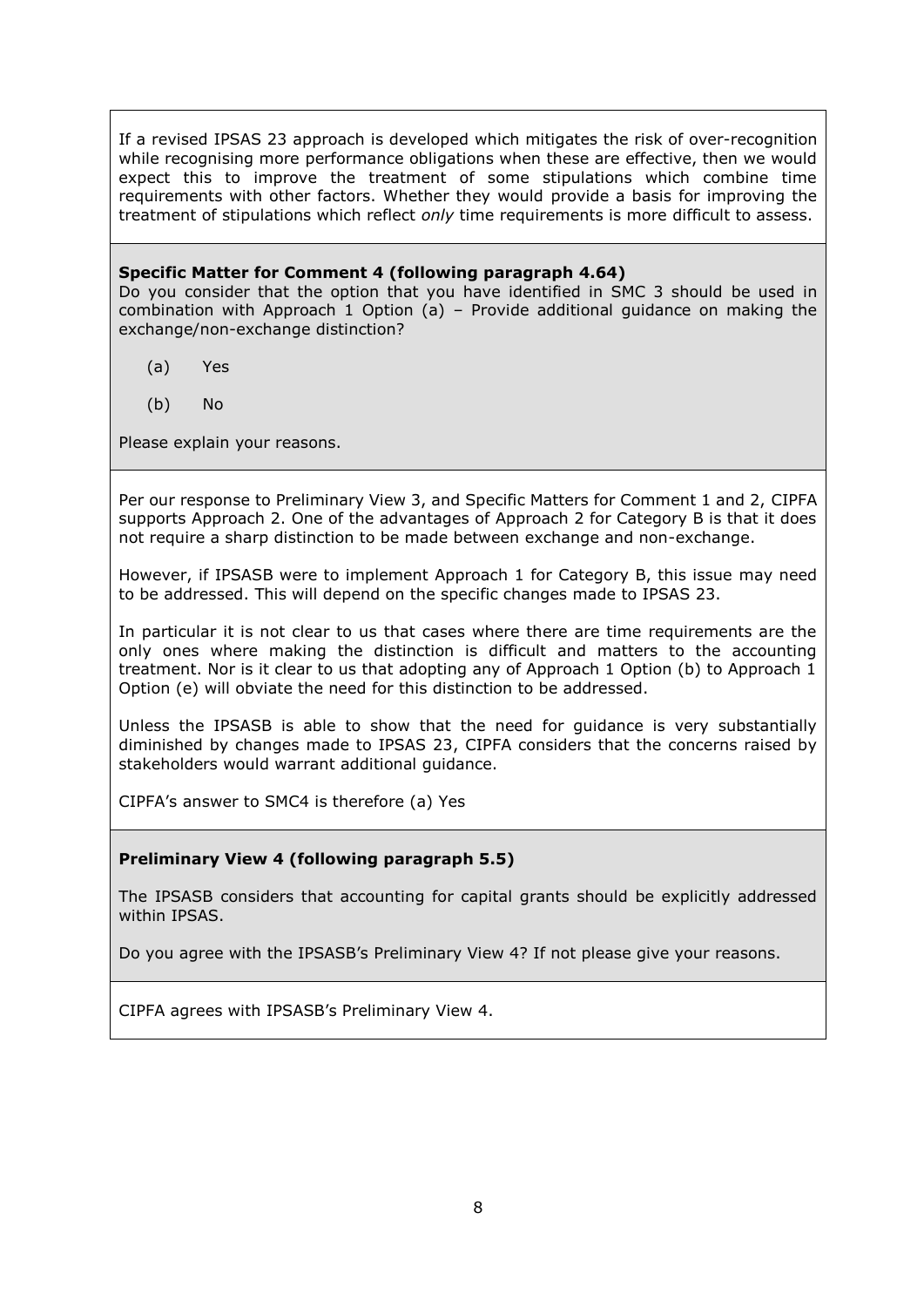# **Specific Matter for Comment 5 (following paragraph 5.5)**

- (a) Has the IPSASB identified the main issues with capital grants? If you think that there are other issues with capital grants, please identify them.
- (b) Do you have any proposals for accounting for capital grants that the IPSASB should consider?

Please explain your issues and proposals.

CIPFA considers that the CP sets out the main issues with capital grants

CIPFA has no specific proposals for accounting for capital grants at this stage.

**Specific Matter for Comment 6 (following paragraph 5.9)**

Do you consider that the IPSASB should:

- (a) Retain the existing requirements for services in- kind, which permit, but do not require recognition of services in-kind; or
- (b) Modify requirements to require services in-kind that meet the definition of an asset to be recognised in the financial statements provided that they can be measured in a way that achieves the qualitative characteristics and takes account of the constraints on information; or
- (c) An alternative approach.

Please explain your reasons. If you favor an alternative approach please identify that approach and explain it.

CIPFA considers that the IPSASB should pursue approach (b).

This is in keeping with the principle that financial reporting should recognise items which satisfy the requirements for recognition, subject to practical consideration of whether these can be measured in a meaningful and reliable way at proportionate cost.

# **Preliminary View 5 (following paragraph 6.37)**

The IPSASB is of the view that non-exchange transactions related to universally accessible services and collective services impose no performance obligations on the resource recipient. These non-exchange transactions should therefore be accounted for under The Extended Obligating Event Approach.

Do you agree with the IPSASB's Preliminary View 5? If not, please give your reasons.

CIPFA agrees with IPSASB's Preliminary View 5.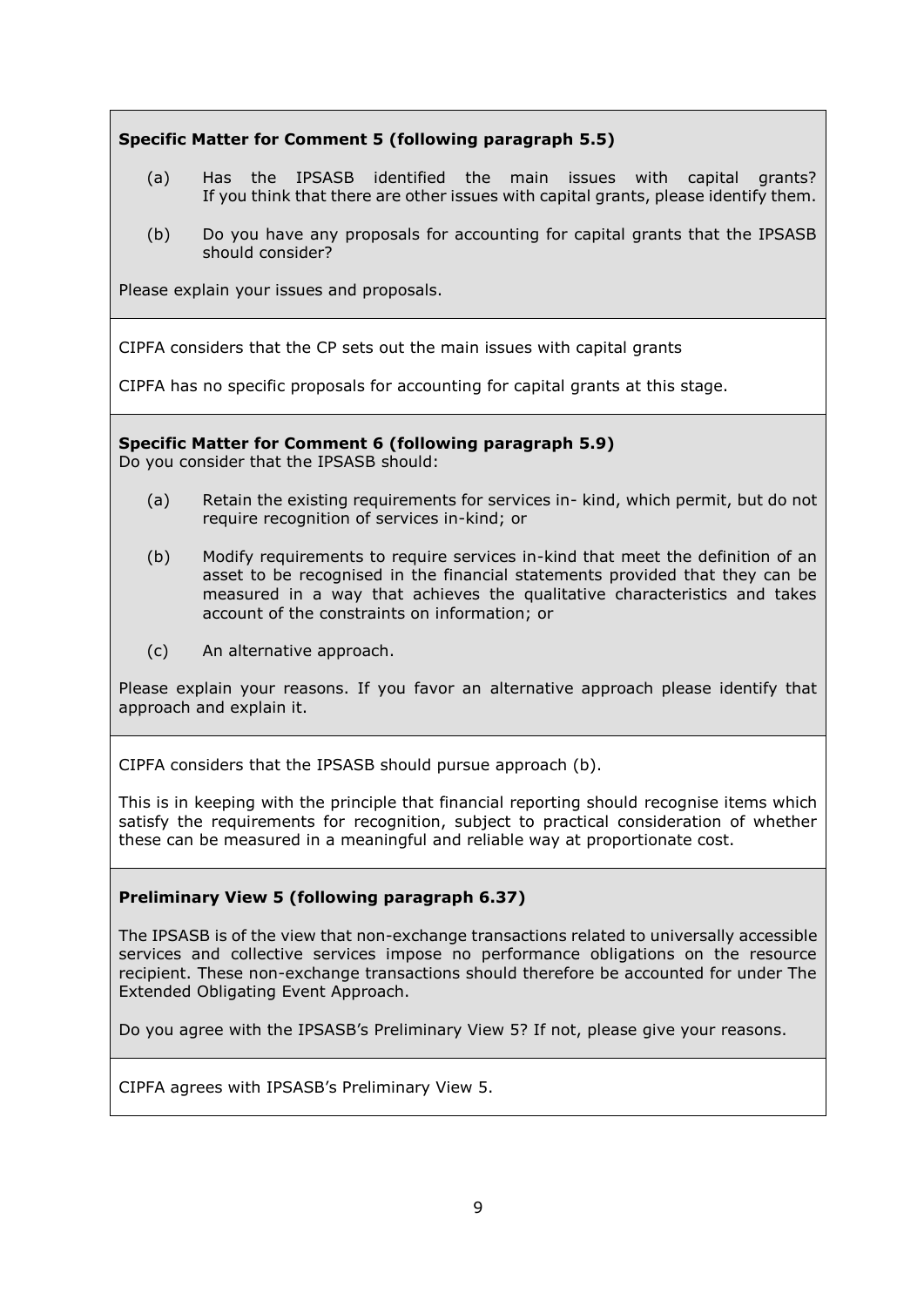## **Preliminary View 6 (following paragraph 6.39)**

The IPSASB is of the view that, because there is no obligating event related to nonexchange transactions for universally accessible services and collective services, resources applied for these types of non-exchange transactions should be expensed as services are delivered.

Do you agree with the IPSASB's Preliminary View 6? If not, please give your reasons.

CIPFA agrees with IPSASB's Preliminary View 6.

## **Preliminary View 7 (following paragraph 6.42)**

The IPSASB is of the view that where grants, contributions and other transfers contain either performance obligations or stipulations they should be accounted for using the PSPOA which is the counterpart to the IPSASB's preferred approach for revenue.

Do you agree with the IPSASB's Preliminary View 7? If not, please give your reasons

CIPFA agrees with IPSASB's Preliminary View 7.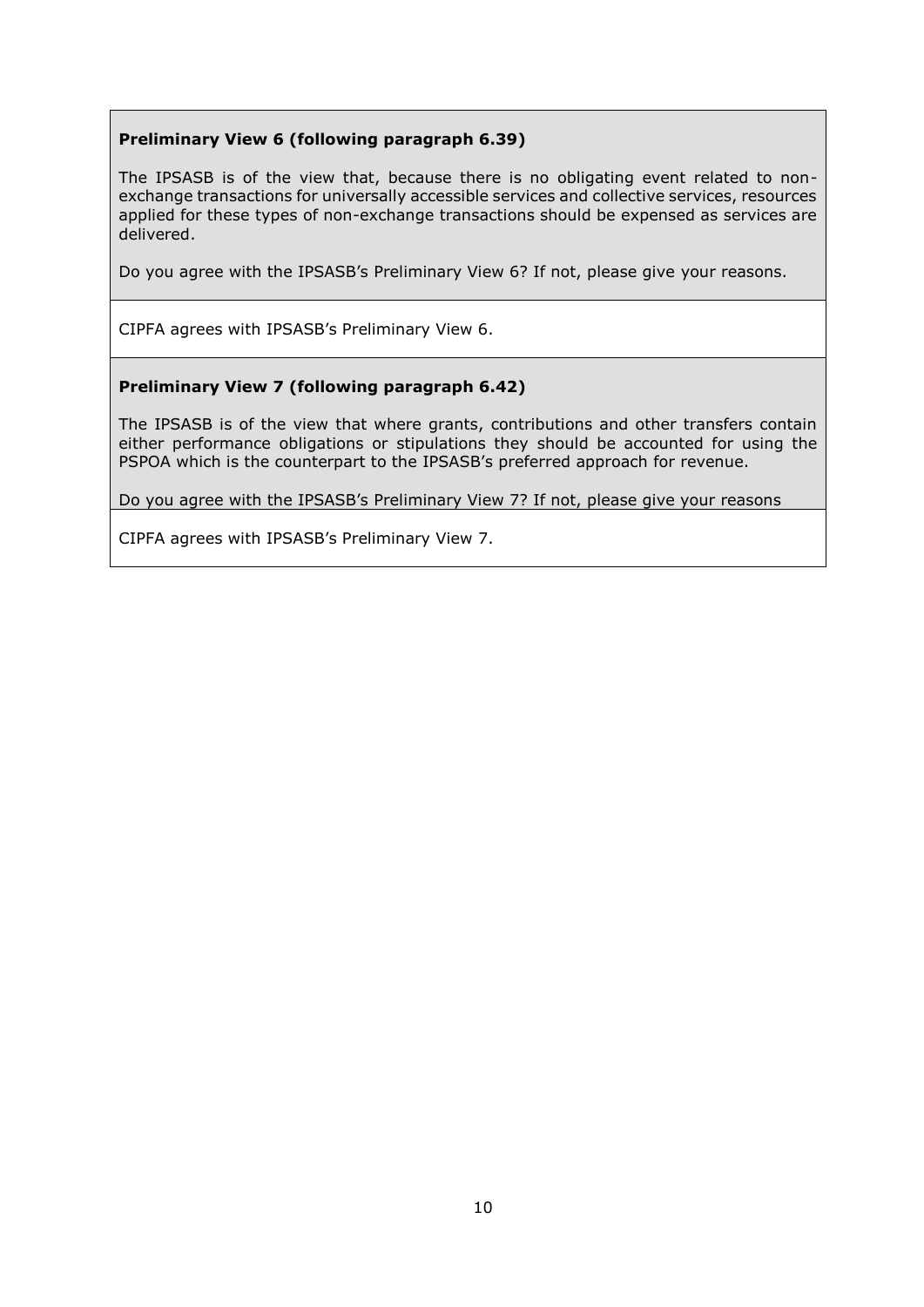# **Preliminary view 8 (following paragraph 7.18)**

The Board considers that at initial recognition, non-contractual receivables should be measured at face value (legislated amount) of the transaction(s) with any amount expected to be uncollectible identified as an impairment.

Do you agree with the IPSASB's Preliminary View 8? If not, please give your reasons.

# (a) Information on the value of what *should* be receivable

CIPFA agrees that, for accountability purposes it is important to know the value of what should be paid to the entity as a non-contractual receivable.

In cases where the full amount is due immediately, this will equate to the face value (legislated amount). We can however envisage situations where settlement of all or part of the full amount can be legitimately deferred. Under these circumstances there is no impairment because no events have occurred or are anticipated which affect the amount due. However, the present value of the receivable at inception is less than face value. Thus, where the amount deferred and the deferral period are significant, it would be appropriate to use discounted cash flow techniques to determine the present value. Otherwise a false impairment will be shown on subsequent remeasurement at fair value.

# (b) Information on the present value of *expected* receipts

CIPFA agrees that, having determined the value of what should be receivable, it is necessary to adjust this to reflect known expectations of the present value of what will be received over time. The two main factors affecting this are where amounts are uncollectible, and where collection is significantly delayed. The proposal in Preliminary View 8 does not reflect delays to collection which are expected at inception, and may therefore result in an overstated value for the receivable.

# Comment on Preliminary View 8

Against this background, CIPFA supports IPSASB's Preliminary View 8, which is straightforward and notwithstanding the points raised above will work well in many situations.

In respect of (a) above, we suggest that problems in this area can be addressed through explanation in notes.

In respect of both (a) and (b), any misstatement should be corrected immediately on the first remeasurement; the fair value basis will incorporate assumptions about the timing of collection.

# **Preliminary View 9 (following paragraph 7.34)**

The IPSASB considers that subsequent measurement of non-contractual receivables should use the fair value approach.

Do you agree with the IPSASB's Preliminary View 9? If not, please give your reasons.

CIPFA agrees with IPSASB's Preliminary View 9.